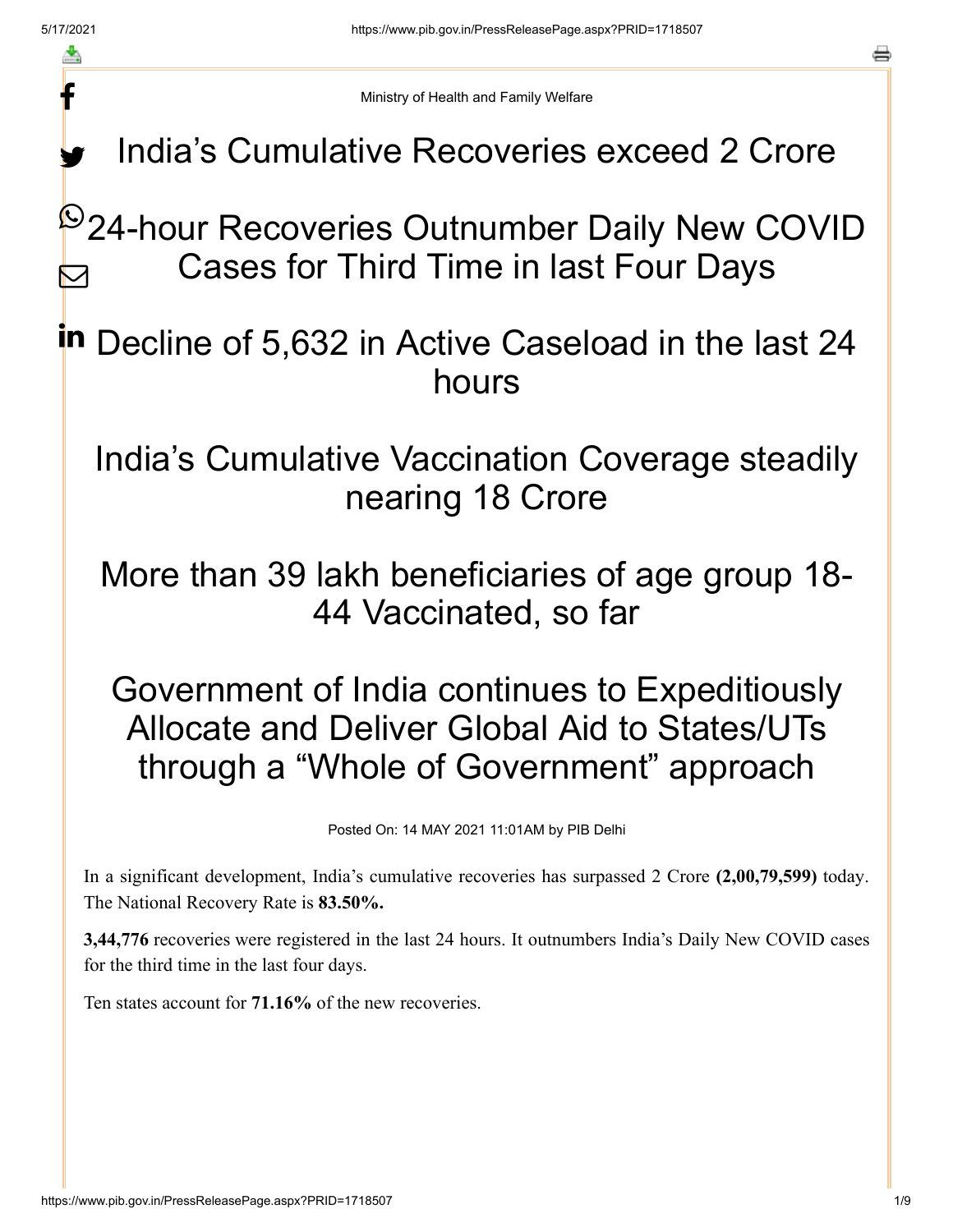5/17/2021 https://www.pib.gov.in/PressReleasePage.aspx?PRID=1718507



The graph below depicts the Daily Recoveries in the last 14 days.



### India's total Active Caseload has decreased to **37,04,893 today**. It now comprises **15.41%** of the country's total Positive Cases.

A net **decline** of 5,632 cases is recorded in the active caseload in the last 24 hours.

**12** States cumulatively account for **79.7%** of India's total Active Cases.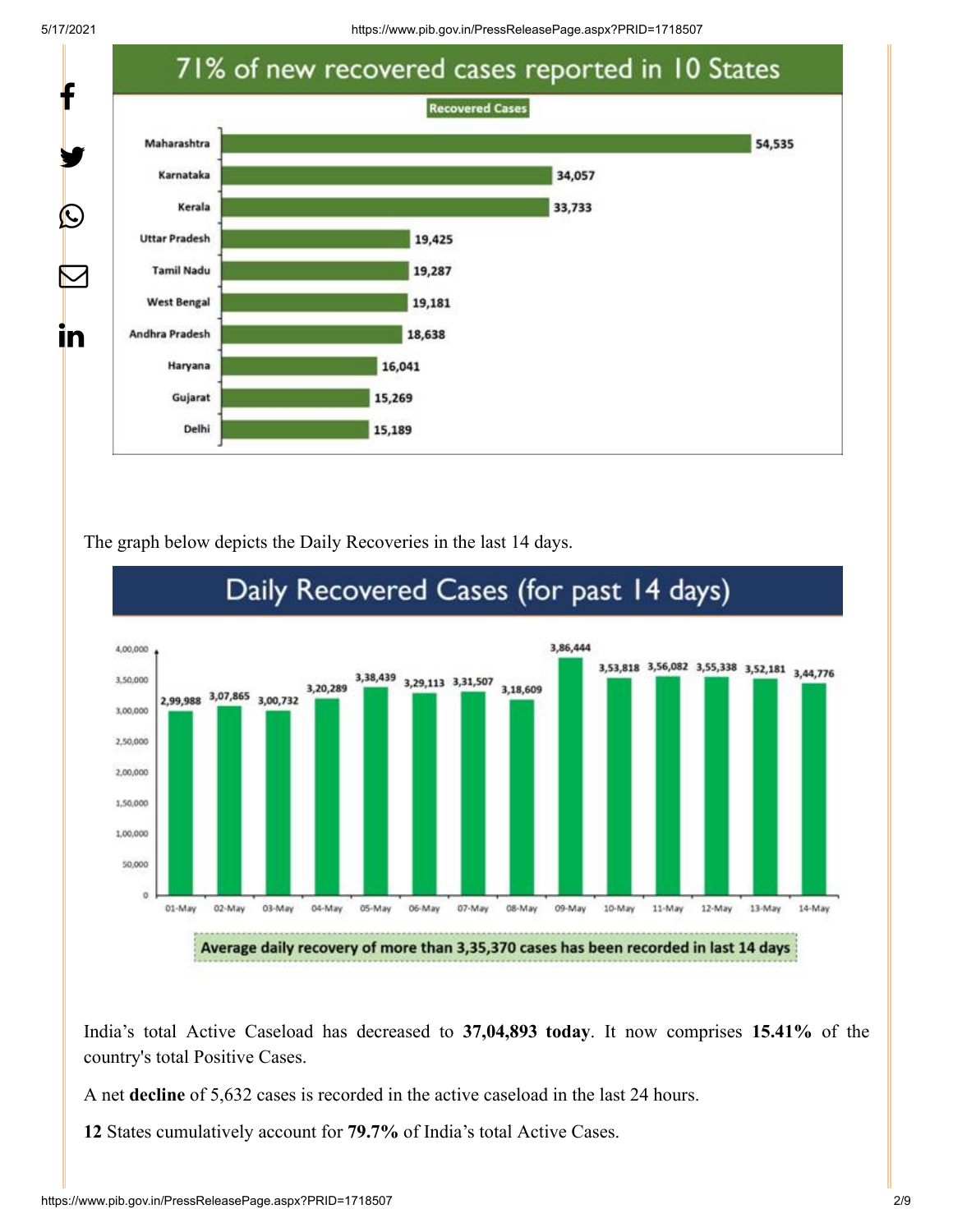

Government of India continues to expeditiously allocate and deliver global aid to States/UTs through a "Whole of Government" approach.Cumulatively, 9,294 Oxygen Concentrators; 11,835 Oxygen Cylinders; 19 Oxygen Generation Plants; 6,439 ventilators/Bi PAP and nearly 4.22 L Remdesivir vials delivered/ dispatched through road and air, so far.

On the other hand, the cumulative number of COVID-19 vaccine doses administered in the country is steadily nearing **18 Cr** today under the Phase-3 of the nationwide Vaccination Drive.

A total of **17,92,98,584** vaccine doses have been administered through 26,02,435sessions, as per the provisional report till 7 am today. These include 96,18,127 HCWs who have taken the 1<sup>st</sup> dose and **66,04,549** HCWs who have taken the 2<sup>nd</sup>dose, 1,43,22,390 FLWs (1<sup>st</sup>dose), 81,16,153 FLWs (2<sup>nd</sup>dose), **39,26,334** beneficiaries under 18-45 age group (1<sup>st</sup>dose), **5,66,09,783** (1<sup>st</sup>dose) and **85,39,763** (2<sup>nd</sup> dose) beneficiaries aged 45 to 60 years. **5,42,42,792** 1<sup>st</sup> dose beneficiaries and 1,73,18,693 2<sup>nd</sup> dose beneficiaries of more than 60 years old.

| <b>HCWs</b>           | $1st$ Dose | 96,18,127   |
|-----------------------|------------|-------------|
|                       | $2nd$ Dose | 66,04,549   |
| <b>FLWs</b>           | $1st$ Dose | 1,43,22,390 |
|                       | $2nd$ Dose | 81, 16, 153 |
| Age Group 18-44 years | $1st$ Dose | 39,26,334   |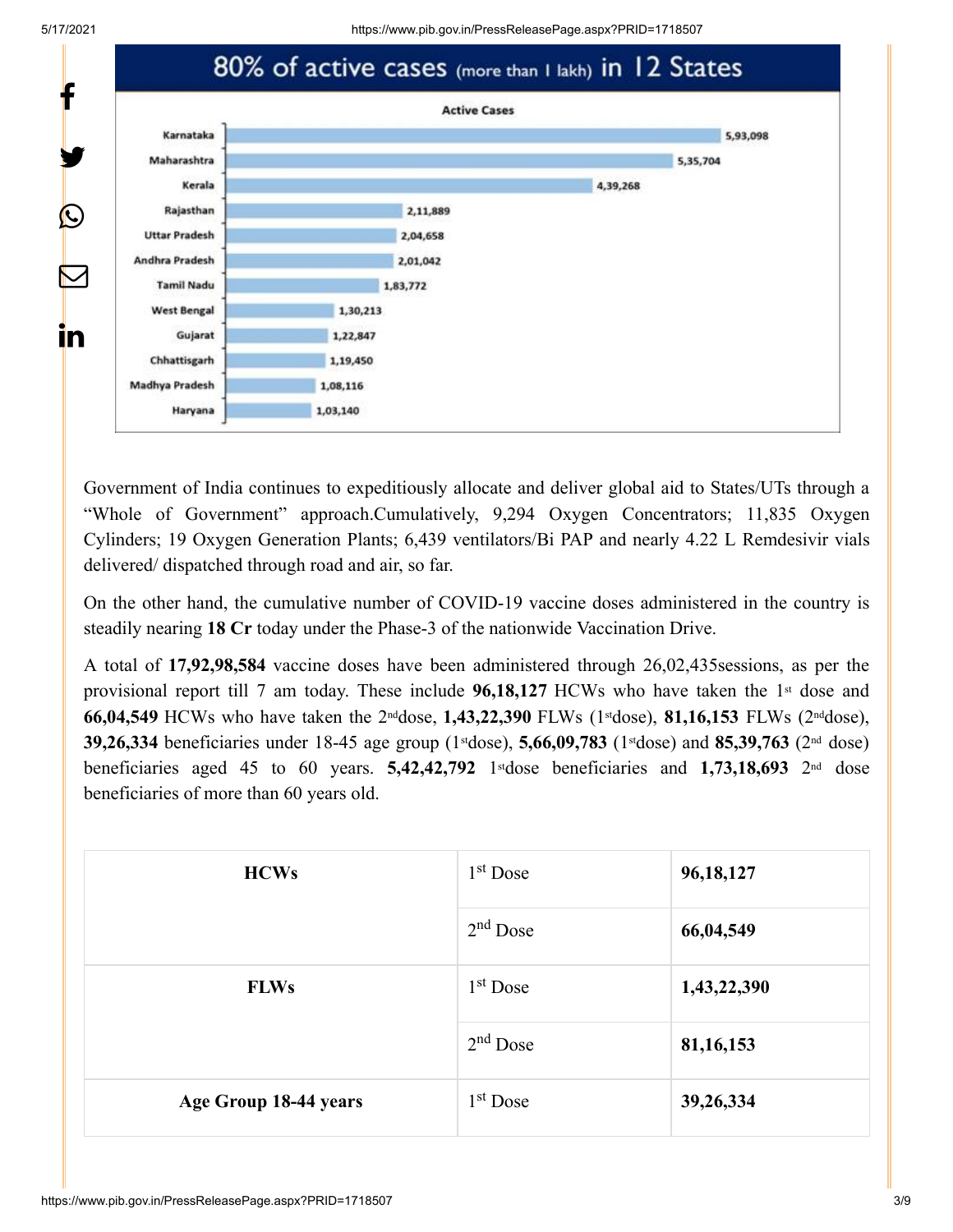| Age Group 45 to 60 years<br>f | $1st$ Dose    | 5,66,09,783  |                |
|-------------------------------|---------------|--------------|----------------|
|                               |               | $2nd$ Dose   | 85, 39, 763    |
|                               | Over 60 years | $1st$ Dose   | 5, 42, 42, 792 |
| $\mathbf C$                   |               | $2nd$ Dose   | 1,73,18,693    |
| $\sum$                        |               | <b>Total</b> | 17,92,98,584   |
| in                            |               |              |                |

Ten states account for **66.75%** of the cumulative doses given so far in the country.

# 67% of cumulative doses given so far, are in 10 States



**4,40,706** beneficiaries of the age group 18-44 years received their first dose of COVID vaccine in the last 24 hours and cumulatively **39,26,334** across 32 States/UTs since the start of phase-3 of vaccination drive. Table below shows the cumulative vaccine doses administered to 18-44 years age group till now.

| <b>S. No.</b> | <b>States</b>   | <b>Total</b> |
|---------------|-----------------|--------------|
| $\mathbf{1}$  | $A & N$ Islands | 1,175        |
| 2             | Andhra Pradesh  | 2,153        |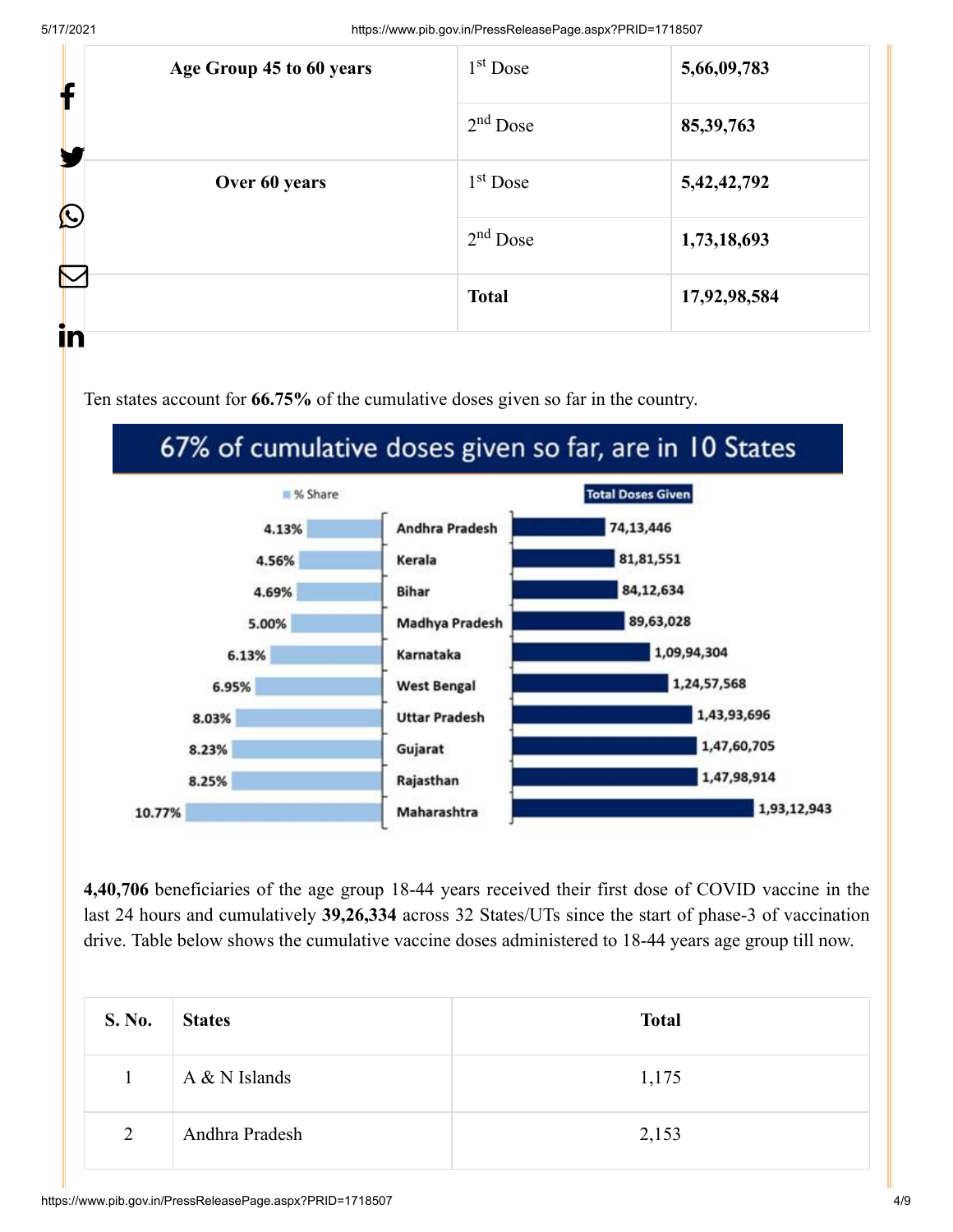| $\overline{3}$                  | Assam                | 1,48,136       |
|---------------------------------|----------------------|----------------|
| f<br>$\overline{4}$             | Bihar                | 4,04,150       |
| 5                               | Chandigarh           | $\overline{2}$ |
| $\bigcirc$<br>$\sqrt{6}$        | Chhattisgarh         | 1,028          |
| $\blacktriangleright$<br>$\tau$ | Dadra & Nagar Haveli | 729            |
| in<br>$\,8\,$                   | Daman & Diu          | 861            |
| 9                               | Delhi                | 5,23,094       |
| $10\,$                          | Goa                  | 1,757          |
| $11\,$                          | Gujarat              | 4,19,839       |
| $12\,$                          | Haryana              | 3,84,240       |
| 13                              | Himachal Pradesh     | 14             |
| 14                              | Jammu & Kashmir      | 30,169         |
| 15                              | Jharkhand            | 94             |
| 16                              | Karnataka            | 1,04,242       |
| $17\,$                          | Kerala               | 1,149          |
| $18\,$                          | Ladakh               | 86             |
| 19                              | Madhya Pradesh       | 1,36,346       |
| 20                              | Maharashtra          | 6,34,570       |
| 21                              | Meghalaya            | $\sqrt{6}$     |
| 22                              | Nagaland             | $\overline{4}$ |

Ш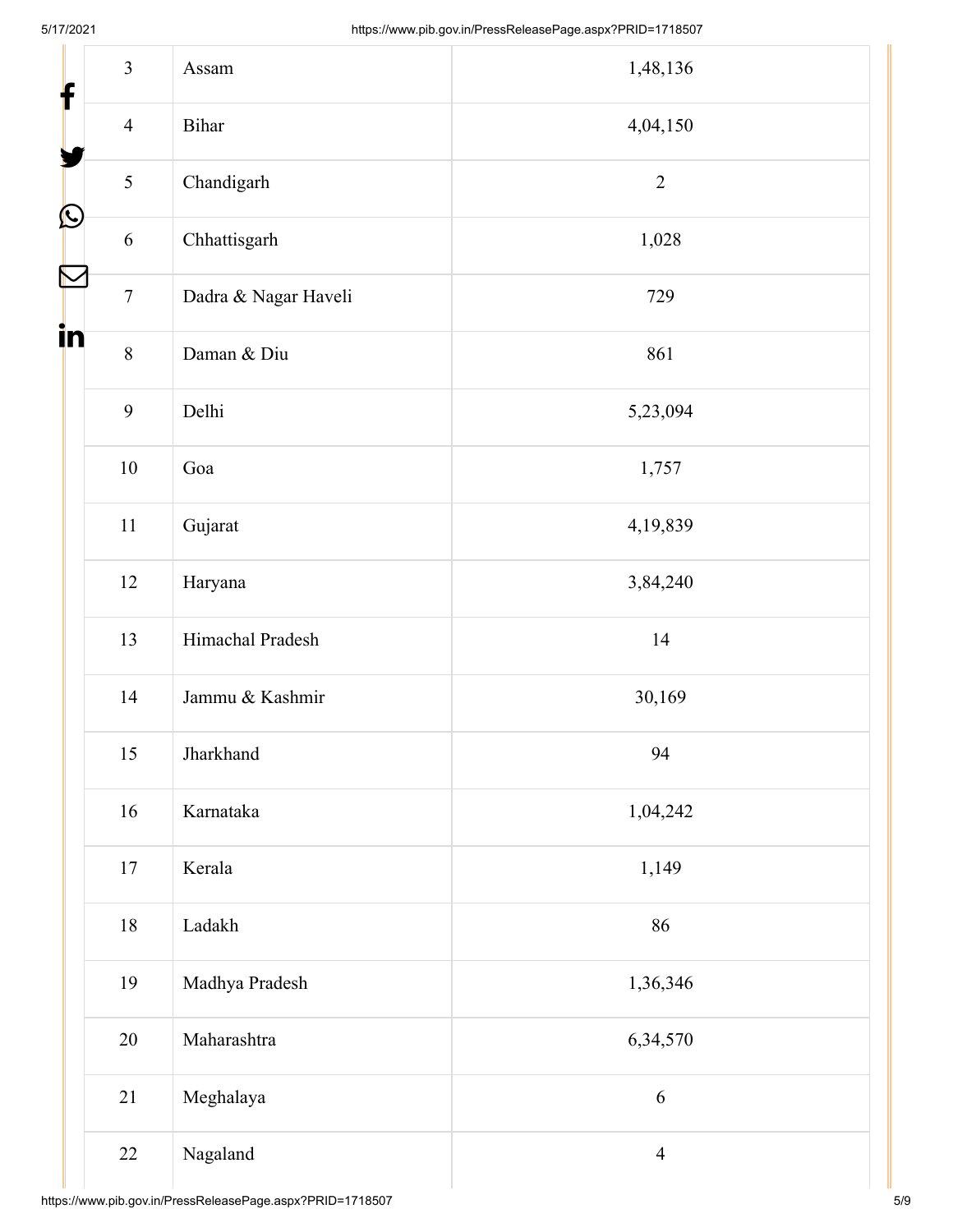| f                  | 23 | Odisha               | 1,08,296       |
|--------------------|----|----------------------|----------------|
|                    | 24 | Puducherry           | $\overline{2}$ |
| $\bigcirc$         | 25 | Punjab               | 5,755          |
|                    | 26 | Rajasthan            | 5,90,276       |
| $\mathbb{E}% _{t}$ | 27 | Tamil Nadu           | 26,467         |
| i <mark>n</mark>   | 28 | Telangana            | 500            |
|                    | 29 | Tripura              | $\overline{2}$ |
|                    | 30 | <b>Uttar Pradesh</b> | 3,15,928       |
|                    | 31 | Uttarakhand          | 67,427         |
|                    | 32 | West Bengal          | 17,837         |
|                    |    | <b>Total</b>         | 39,26,334      |

#### **More than 20 lakh vaccination doses were administered in the last 24 hours.**

As on Day-118 of the vaccination drive  $(13<sup>th</sup>$  May, 2021), 20,27,162 vaccine doses were given. Across 18,624 sessions, 10,34,304 beneficiaries were vaccinated for  $1<sup>st</sup>$  dose and 9,92,858 beneficiaries received their  $2<sup>nd</sup>$  dose of vaccine.

## Date: 13<sup>th</sup> May, 2021 (Day-118)

| <b>HCWs</b>        | $1st$ Dose | 17,022   |
|--------------------|------------|----------|
|                    | $2nd$ Dose | 33,409   |
| <b>FLWs</b>        | $1st$ Dose | 83,628   |
|                    | $2nd$ Dose | 83,594   |
| <b>18-44 years</b> | $1st$ Dose | 4,40,706 |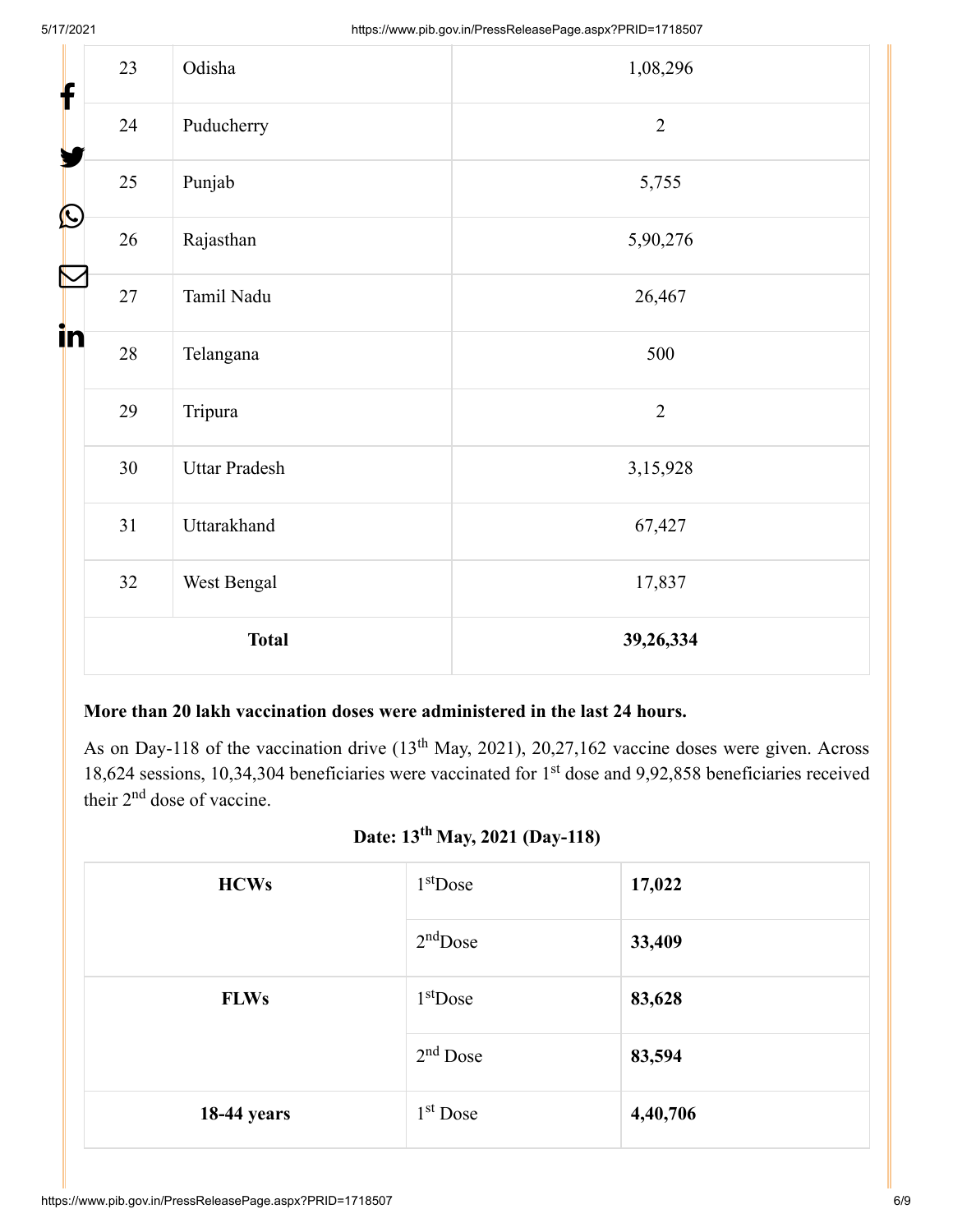| f                         | 45 to 60 years           | $1st$ Dose | 3,53,966  |
|---------------------------|--------------------------|------------|-----------|
| Y                         |                          | $2nd$ Dose | 3,68,924  |
| $\bigcirc$                | Over 60 years            | $1st$ Dose | 1,38,982  |
|                           |                          | $2nd$ Dose | 5,06,931  |
| $\color{red}\nabla$<br>in | <b>Total Achievement</b> | $1st$ Dose | 10,34,304 |
|                           |                          | $2nd$ Dose | 9,92,858  |

The graph below highlights the increase in tests being conducted in India, which stands at over 31 Crore today. The cumulative positivity rate has also marginally increased to 7.72%.



Below is a graphical representation of the Daily Positivity Rate which has slightly declined to 20.08%.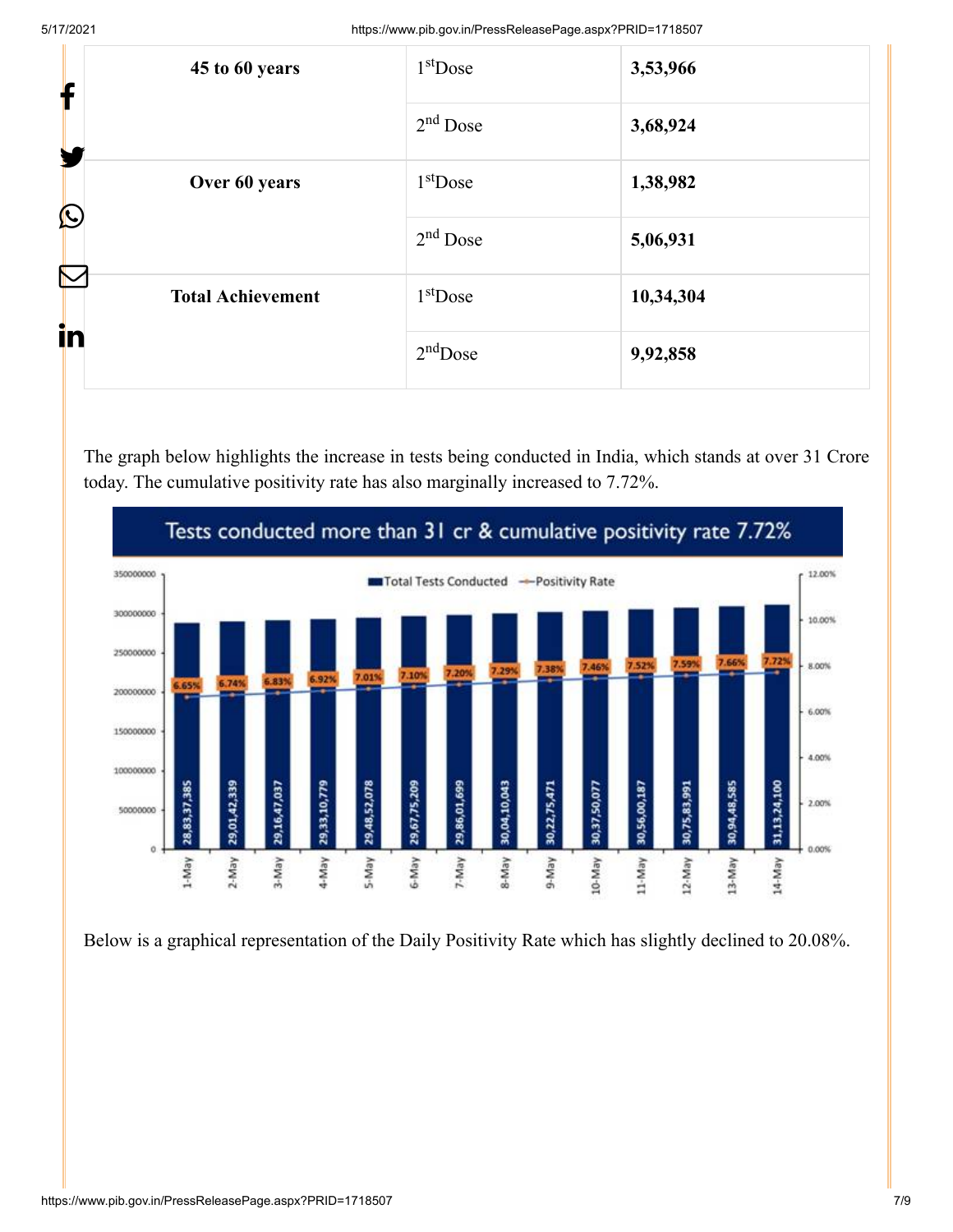5/17/2021 https://www.pib.gov.in/PressReleasePage.aspx?PRID=1718507



**3,43,144** new cases were registered in the last 24 hours.

Ten States reported **72.37%** of the new cases in last 24 hours.

Maharashtra has reported the highest daily new cases at 42,582. It is followed by Kerala with 39,955 while Karnataka reported 35,297 new cases.



The National Mortality Rate currently stands at **1.09%.**

**4,000** deaths were reported in the last 24 hours.